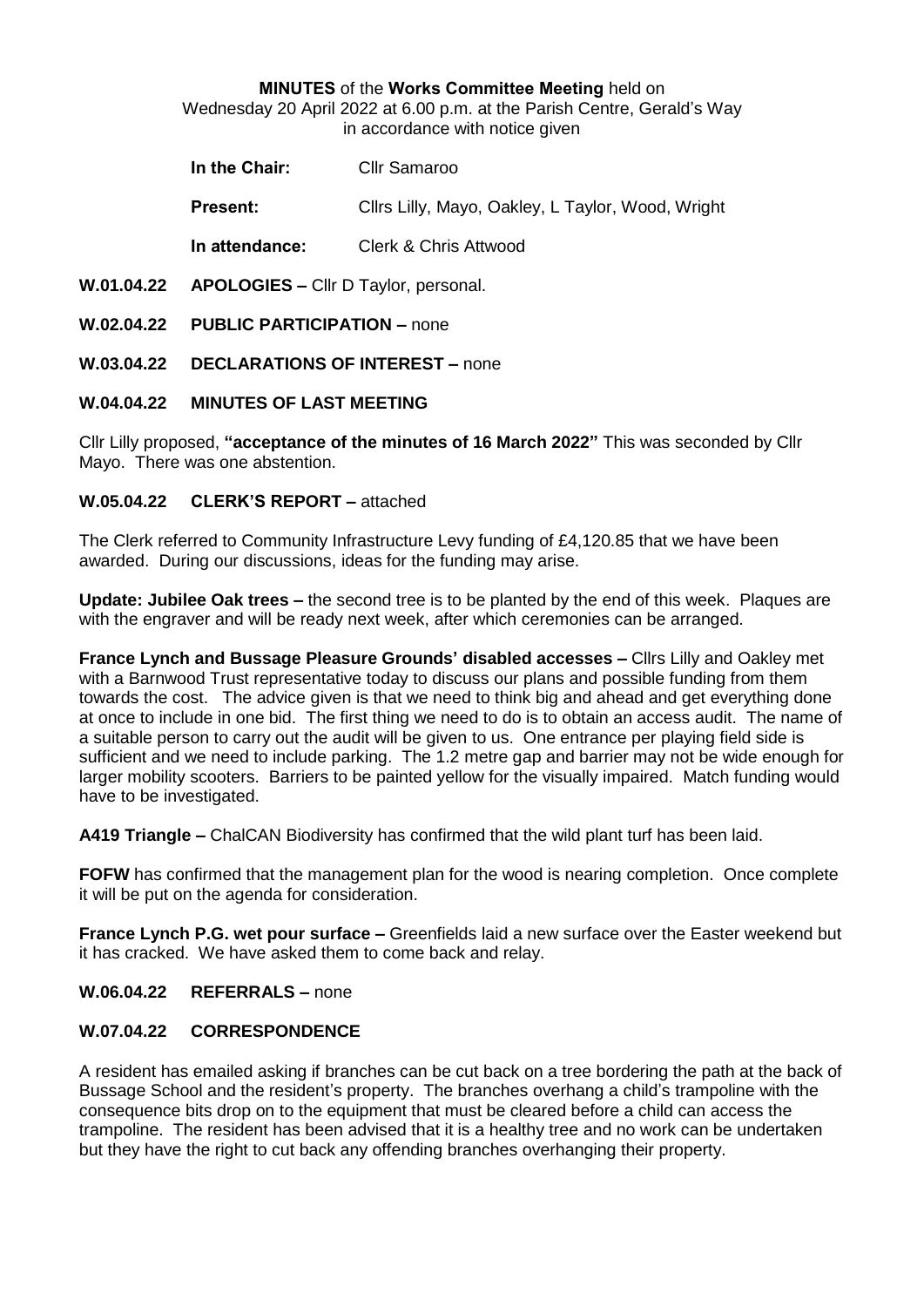## **W.08.04.22 WORKS BUDGET**

An end of year budget was given to all committee members. After consideration, Cllr Lilly proposed, **"we ask Finance and Management to carry forward to the 22/23 budget the following:**

| <b>Fuel and Lubricants</b>  |        | £500 to cover the increase in fuel costs.                    |
|-----------------------------|--------|--------------------------------------------------------------|
| <b>Grit and Litter bins</b> | $\sim$ | £400 to fund a new litter bin.                               |
| <b>Skips</b>                |        | £400 to cover the cost of an outstanding skip emptying bill" |

This was seconded by Cllr Oakley and unanimously agreed. *ACTION: F&M*

#### **W.09.04.22 MOWING/STRIMING REVIEW AND PROPOSALS**

Cllr Oakley had drawn up the attached report on the above. Cllr Oakley provided the committee with a summary of proposals. A discussion took place on these proposals. Comments made were: The 'Daffodil Bank', on The Ridgeway has been eyesore over the last few years. It was confirmed that the first cut of the bank will be 6 weeks after the daffodils have stopped flowering.

Bussage Pleasure Ground – Cllr Oakley asked for consideration to be given to a higher cut of this area in 2023 to improve the wildlife. Cllr Lilly referred to an assessment of the ground carried out by an ecologist who had said that this ground is not as rich as France Lynch P.G. due to the ground having been modified over the decades. The ecologist had not found anything of interest. After a discussion, it was agreed to ask the ecologist to carry out some research of the ground and provide us with a report. Cllr L Taylor reminded the committee that this is a playing field, not a garden. *ACTION: Clerk*

The Old Common/The Ridgeway and corner of Tanglewood Way – the Clerk will email the SDC Officer responsible for grass cutting to confirm that they will still be cutting these areas. *ACTION: Clerk*

It has been agreed with SDC that we will take over maintenance of some of the areas previously maintained by SDC on behalf of GCC. The funding to cut these areas is very minimal, approximately £230. The comment was made that the administrative effort may outweigh the financial gain. Cllr Lilly suggested adding it to our annual bill for verge and Brantwood Green grass cutting. The Clerk will speak to Highways about this. *ACTION: Clerk*

There are 3 areas of 'amenity land' (currently owed by SDC) that we have spoken to the SDC Officer about that we could take ownership of, those being:

The Ridgeway – South of the bus shelter, opposite Munday Close. (We maintain the north of this shelter). The 'Daffodil Bank', The Ridgeway. Lypiatt View/Burleigh View triangle. Cllr Oakley proposed, **"we speak to SDC Estates Department about taking over ownership of the above areas."** This was seconded by Cllr Lilly and unanimously agreed. The Council will need to agree that we can proceed. *ACTION: FC Agenda*

#### **W.10.04.22 BUS SHELTER MURALS**

**a. Marle Hill bus shelter –** a meeting is due to take place tomorrow so this item is deferred until next month.

**b. Bussage shelter –** it was agreed that the bus shelter on The Ridgeway, opposite Munday Close would be the most appropriate for a Queen's Platinum Jubilee mural. The green area behind the shelter is partially maintained by the Council and it is hoped we will be able to take ownership of the whole green area in due course. This area could be called 'Jubilee Green'. It was suggested that we could go down the route of Adverse Possession in order take ownership of the land. A seat on the green has broken and been taken away. The seat was supplied by Thomas Keble School.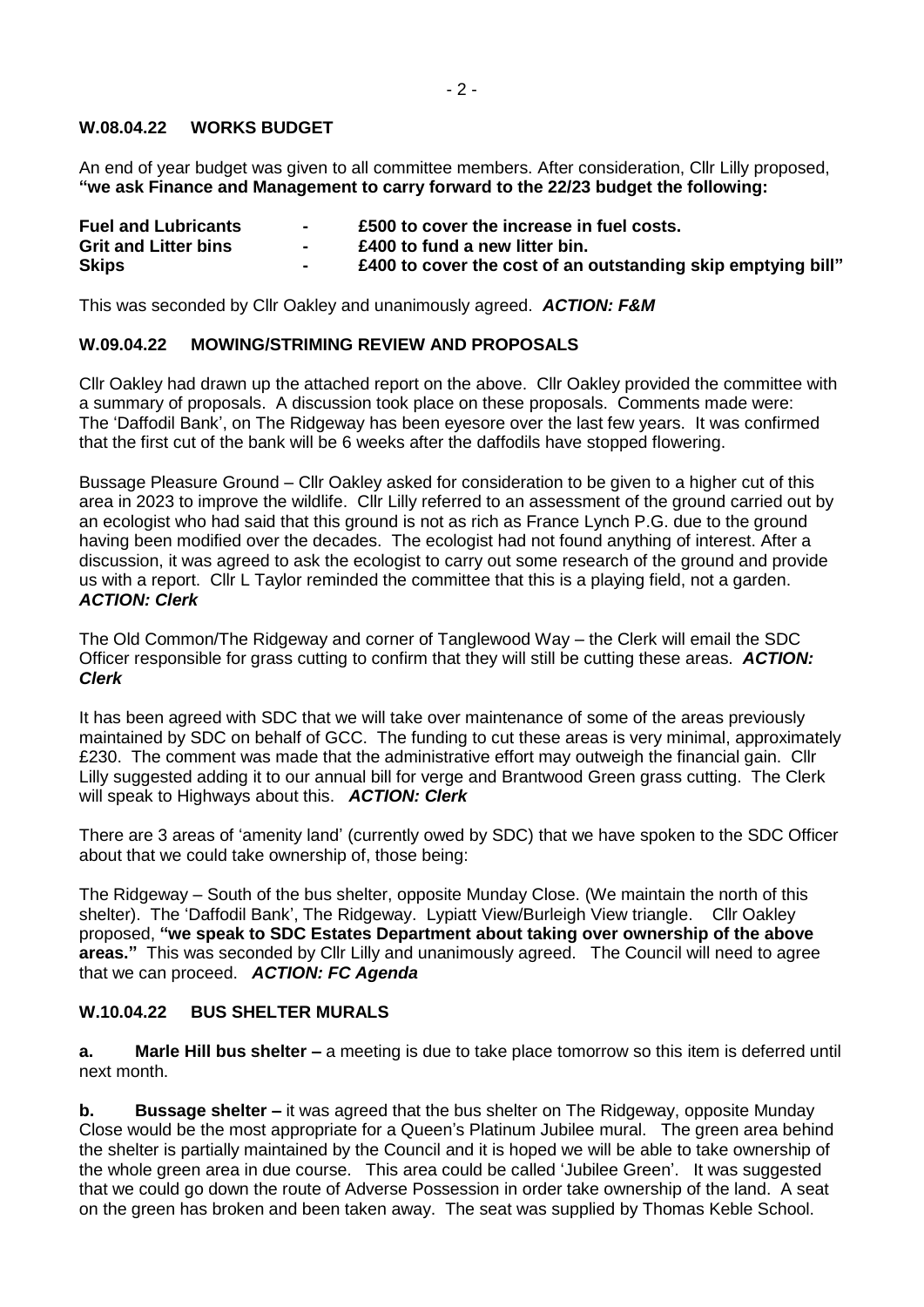We have made the school aware and we are waiting to hear if they will replace. Cllr Lilly proposed, **"we meet with an artist to consider details for a Jubilee mural in the bus shelter."** This was seconded by Cllr Samaroo. There was one abstention. The seat issue will be put on next month's agenda. *ACTION: Clerk*

# **W.11.04.22 BUSSAGE PLEASURE GROUND**

**a. Golden Valley Rangers Football Club –** the committee considered the current agreement. Cllr Wood proposed, **"we increase the annual rental to £150 for the 202/23 season."** This was seconded by Cllr Lilly and unanimously agreed. *ACTION: Clerk*

**b. Flag Pole –** Cllr Wright had drawn up a report and had provided costs for various flag poles, details of which had been forwarded to all committee members. The committee considered the details. After a discussion, Cllr Lilly proposed, **"we purchase a 6m flagpole and accessories from Harrisons at a cost of £565 plus VAT."** This was seconded by Cllr Wright and unanimously agreed. The cost to be referred to Finance and Management with a request that funding is taken from the CIL funds. *ACTION: Clerk*

**c. Activity Trail –** it was agreed at last month's meeting to remove the current trail and to replace with something else. It was agreed that Cllrs Oakley, Samaroo and Wood will meet to consider a suitable item/s. Finance and Management to be asked if funding for this could come from CIL funding. *ACTION: Cllrs Oakley, Samaroo, Wood*

# **W.11.04.22 THE VATCH, BUSSAGE**

ChalCAN Biodiversity has submitted a proposal for tree planting in this area. The proposal is to plant 16 5-7ft specimen trees in this area. A member of Hilltop Gardening Club has contacted us about this matter, stating that there are sufficient trees planted in the area and in addition, we must consider the views of households who overlook the area. After a discussion, it was agreed that the planting of 16 trees would make the area far too cluttered. It was therefore agreed not to support the proposal. There may be room to accommodate a few more trees. It was suggested that residents could apply to the Council to have a memorial tree planted here. This was thought to be a good idea.

ChalCAN Biodiversity is advised that when investigating areas to plant, household views should be taken into consideration. *ACTION: Clerk*

## **W.12.04.22 FRANCE LYNCH P.G.**

Two stumps are remaining, following the felling of the lime trees. Two quotes have been received. After consideration of the costs, Cllr Mayo proposed, **"we contract Golden Valley Stump Removal at a cost of £450 plus VAT."** This was seconded by Cllr Lilly and unanimously agreed. *ACTION: Clerk*

## **W.13.04.22 DORRINGTON COURT/FREAME CLOSE JUNCTION**

This area of grass is owned by Gloucestershire County Council. A resident has asked for consideration to be given to the installation of a seat and possibly a couple of trees in the area. It was agreed that if permitted by GCC, this is an area where ChalCAN could be involved. It is suggested that 2 or 3 trees could be planted here. The Clerk will speak to GCC in the first instance. If a seat is to be installed, it was agreed a bin will be needed. *ACTION: Clerk*

## **W.14.04.22 FOOTPATH GROUP**

A report was given to all committee members prior to the meeting. Cllr Oakley provided the meeting with an update. MCH69 Marle Hill – the drainage/flooding has not proved to be a problem lately.